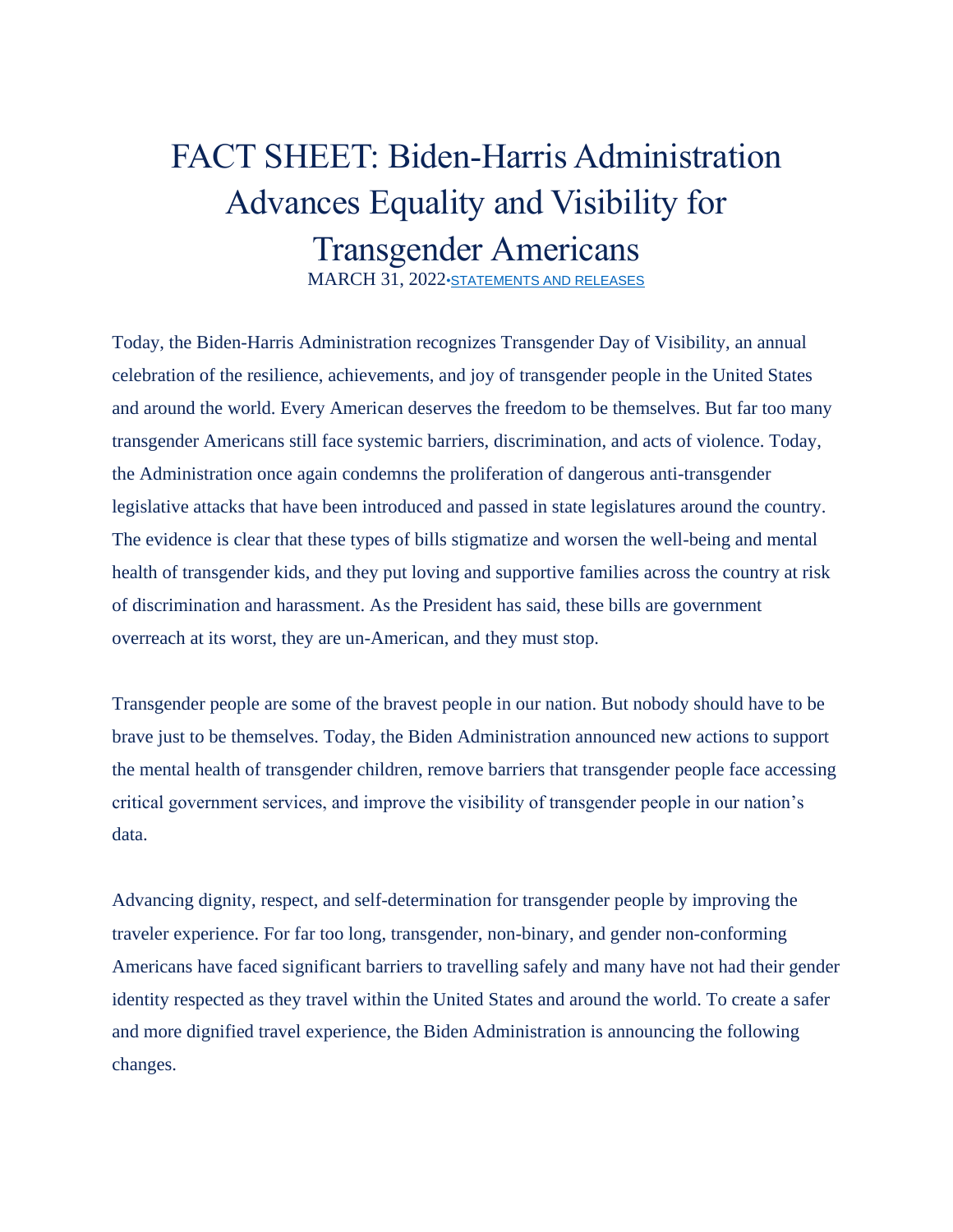- The Department of State is [announcing](https://www.state.gov/press-releases/) that beginning on April 11, 2022, all U.S. citizens will be able select an "X" as their gender marker on their U.S. passport application. This is a major step in delivering on the President's commitment to expand access to accurate identification documents for transgender and non-binary Americans. Information on how to apply will be available at [travel.state.gov/gender.](https://travel.state.gov/content/travel/en/passports/need-passport/selecting-your-gender-marker.html)
- The Department of Homeland Security is [announcing](https://dhs.gov/news/2022/03/31/dhs-announces-new-measures-better-serve-transgender-non-binary-and-gender-non) several important reforms to improve the traveler experience for all Americans, particularly for transgender Americans:
	- o Implementing enhanced screening technology. The Transportation Security Administration (TSA) will soon begin updating its Advanced Imaging Technology (AIT) body scanners with new technology that will increase security and efficiency by reducing false alarm rates and pat-downs for the traveling public. By replacing the current, gender-based system with this more accurate technology, TSA will improve the customer experience of transgender travelers who have previously been required to undergo additional screening due to alarms in sensitive areas. This new technology will help to improve the experience of travelers, particularly those who are transgender and non-binary travelers. TSA will begin deploying this new technology in airports throughout the country later this year.
	- o Expanding airline partnerships to enhance the overall travel experience. TSA is working closely with air carriers across the nation to promote the use and acceptance of the "X" gender marker to ensure more efficient and accurate passenger processing. As of March 31st, two major domestic air carriers already offer a third gender marker option in their travel-reservation systems, with a third air carrier planning to offer this option in the Fall of 2022.
	- o Streamlining identity validation. TSA has updated its Standard Operating Procedures to remove gender considerations when validating a traveler's identification at airport security checkpoints. This ensures that TSOs can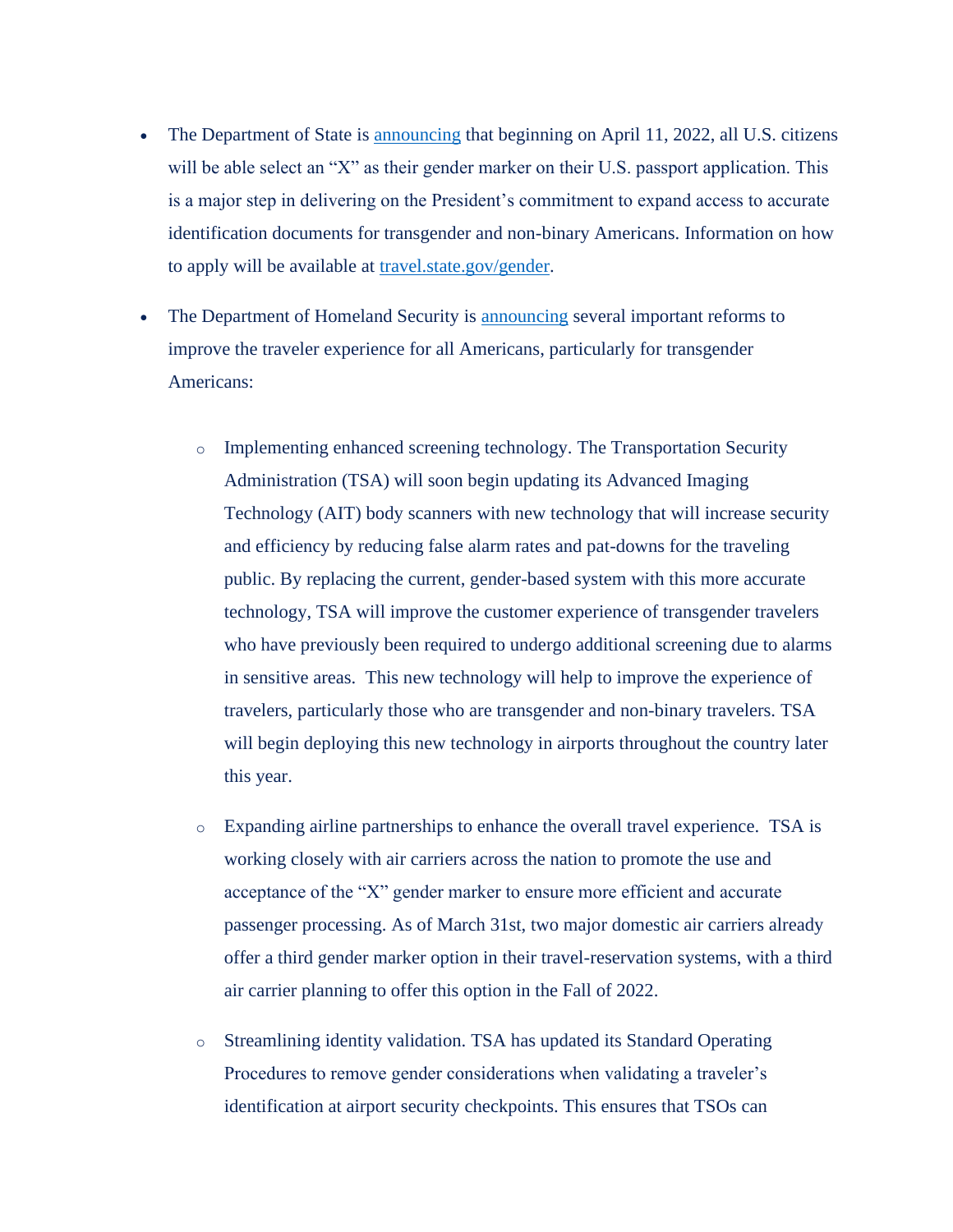accurately and efficiently validate each traveler's identity while avoiding unnecessary delays.

o Updating TSA PreCheck and CBP Trusted Traveler Programs enrollment to include "X" gender markers. The Department of Homeland Security is beginning the process of adding "X" gender markers options in Trusted Traveler programs and the TSA PreCheck program to enhance access for transgender, non-binary, and gender non-conforming travelers to these programs.

Providing resources for transgender kids and their families. Transgender children are put at higher risk of attempted suicide or mental health challenges when they face bullying, rejection, or denial of health care. The Biden Administration is releasing several new resources to help transgender children and their parents thrive:

- Providing mental health resources for transgender youth. In recent months, multiple states have removed critical information about mental health resources for LGBTQI+ youth from official state websites. Transgender youth often face significant barriers in accessing supportive resources, and are at greater risk of attempted suicide. In response, the Department of Health and Human Services released a new [website](http://www.hhs.gov/lgbtqi) that offers resources for transgender and LGBTQI+ youth, their parents, and providers. These resources include best practices for affirming an LGBTQI+ child, and information about suicide prevention services.
- Expanding trainings to support transgender and nonbinary students in schools. The Office of Safe and Supportive Schools in the Department of Education will offer new training for schools with experts and school leaders who will discuss the challenges faced by many transgender and nonbinary students and strategies and actions for providing support.
- Confirming the positive impact of gender affirming care on youth mental health. The Substance Abuse and Mental Health Services Administration (SAMHSA) has posted LGBTQI+ Youth – [Like All Americans, They Deserve Evidence-Based Care,](https://www.samhsa.gov/blog/lgbtqi-youth-all-americans-deserve-evidence-based-care) in which Miriam Delphin-Rittmon, Ph.D., HHS Assistant Secretary for Mental Health and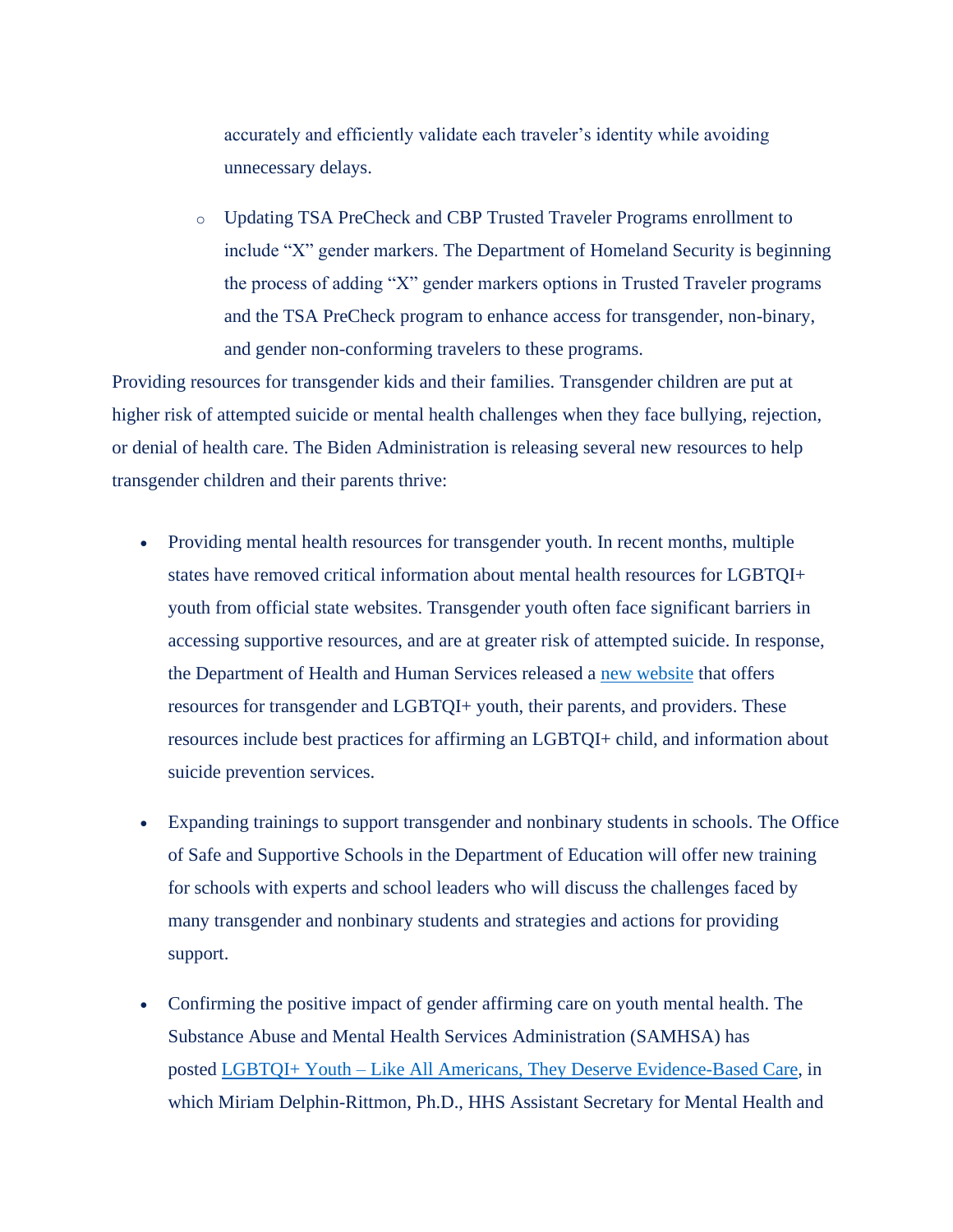Substance Use and the leader of SAMHSA, shares how to engage LGBTQI+ youth, the evidence behind the positive effects of gender affirming care, and available resources for LGBTQI+ youth, their families, providers, community organizations, and government agencies.

- Confirming that gender-affirming care is trauma-informed care. The National Child Traumatic Stress Network (NCTSN), which is administered by the Substance Abuse and Mental Health Services Administration, is releasing new [information for](https://www.nctsn.org/sites/default/files/resources/fact-sheet/gender-affirming-care-is-trauma-informed-care.pdf)  [providers](https://www.nctsn.org/sites/default/files/resources/fact-sheet/gender-affirming-care-is-trauma-informed-care.pdf) confirming that providing gender-affirming care is neither child maltreatment nor malpractice.
- Providing resources on the importance of gender affirming care for children and adolescents. The Office of the Assistant Secretary for Health has developed a [resource](https://opa.hhs.gov/sites/default/files/2022-03/gender-affirming-care-young-people-march-2022.pdf) to inform parents and guardians, educators, and other persons supporting children and adolescents with information on what is gender-affirming care and why it is important to transgender, nonbinary, and other gender expansive young people's well-being. Improving access to federal services and benefits for transgender Americans. With support and coordination from the U.S. Digital Service, federal agencies are removing barriers to access government services by improving the customer experience of transgender, non-binary, and gender non-conforming Americans:
	- Accessing retirement savings. The Social Security Administration is [announcing](https://www.ssa.gov/news/press/releases/) that it is removing the requirement that transgender people show proof of identity such as doctor's notes in order to update their gender information in their social security record by the fall of 2022. This will significantly improve transgender individuals' experience in accessing their retirement benefits, obtaining health care, and applying for jobs.
	- Filing an employment discrimination complaint. The U.S. Equal Employment Opportunity Commission (EEOC) is [announcing](https://www.eeoc.gov/newsroom/eeoc-add-non-binary-gender-option-discrimination-charge-intake-process) that it will promote greater equity and inclusion for members of the transgender community by giving individuals the option to select an "X" gender marker during the voluntary self-identification questions that are part of the intake process for filing a charge of discrimination.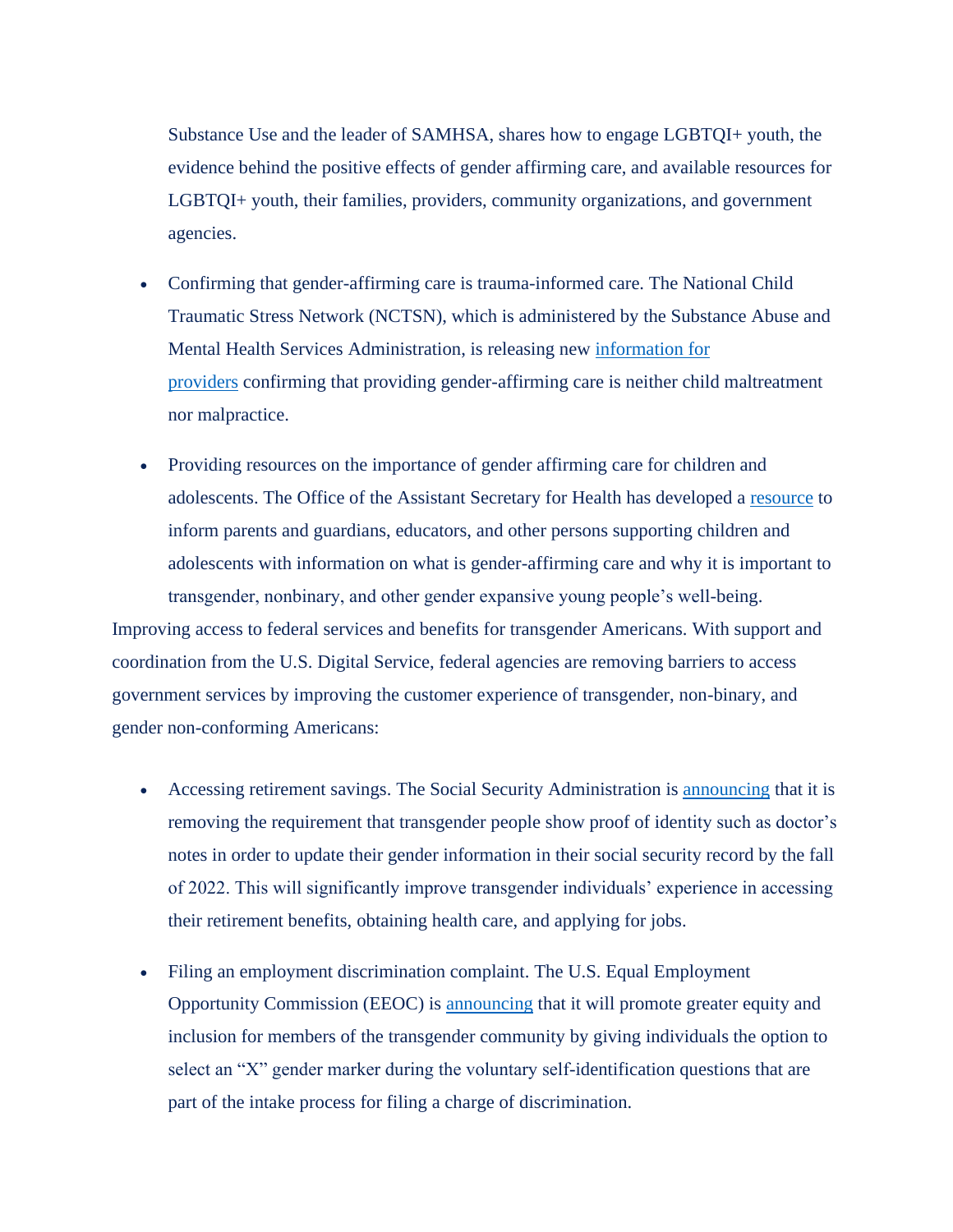- Applying for federal student aid. The Department of Education plans to propose next month that the 2023-24 FAFSA (Free Application for Federal Student Aid) will include an opportunity for applicants to indicate their gender identity as well as their race/ethnicity when applying for federal financial aid. The questions, which will be posted for public comment, will be in a survey that accompanies the application. This privacy-protected information would help to inform the Department about possible barriers students, including transgender and nonbinary students, face in the financial aid process.
- Visiting the White House. The White House Office of Management and Administration is announcing that it is beginning the process of implementing updates that will improve the White House campus entry process for transgender, gender nonconforming, and non-binary visitors by adding an "X" gender marker option to the White House Worker and Visitor Entry System (WAVES) system. This change will ensure that transgender, non-binary, and gender nonconforming people can visit the People's House in a manner that respects and affirms their gender identity.

Advancing inclusion and visibility in federal data. In too many critical federal surveys and data systems, transgender, non-binary, and gender non-conforming people are not fully reflected. To improve visibility for transgender Americans, agencies are announcing new actions to expand the collection and use of sexual orientation and gender identity (SOGI) data.

- The White House announced that the President's proposed Fiscal Year 23 budget includes \$10 million in funding for additional critical research on how to best add questions about sexual orientation and gender identity to the Census Bureau's American Community Survey, one of our nation's largest and most important surveys of American households. This data collection will help the federal government better serve the LGBTQI+ community by providing valuable information on their jobs, educational attainment, home ownership, and more.
- The Department of Health and Human Services has [released](https://wwwn.cdc.gov/QBank/Report.aspx?1225) the findings of the federal government's first-ever user research testing conducted with transgender Americans on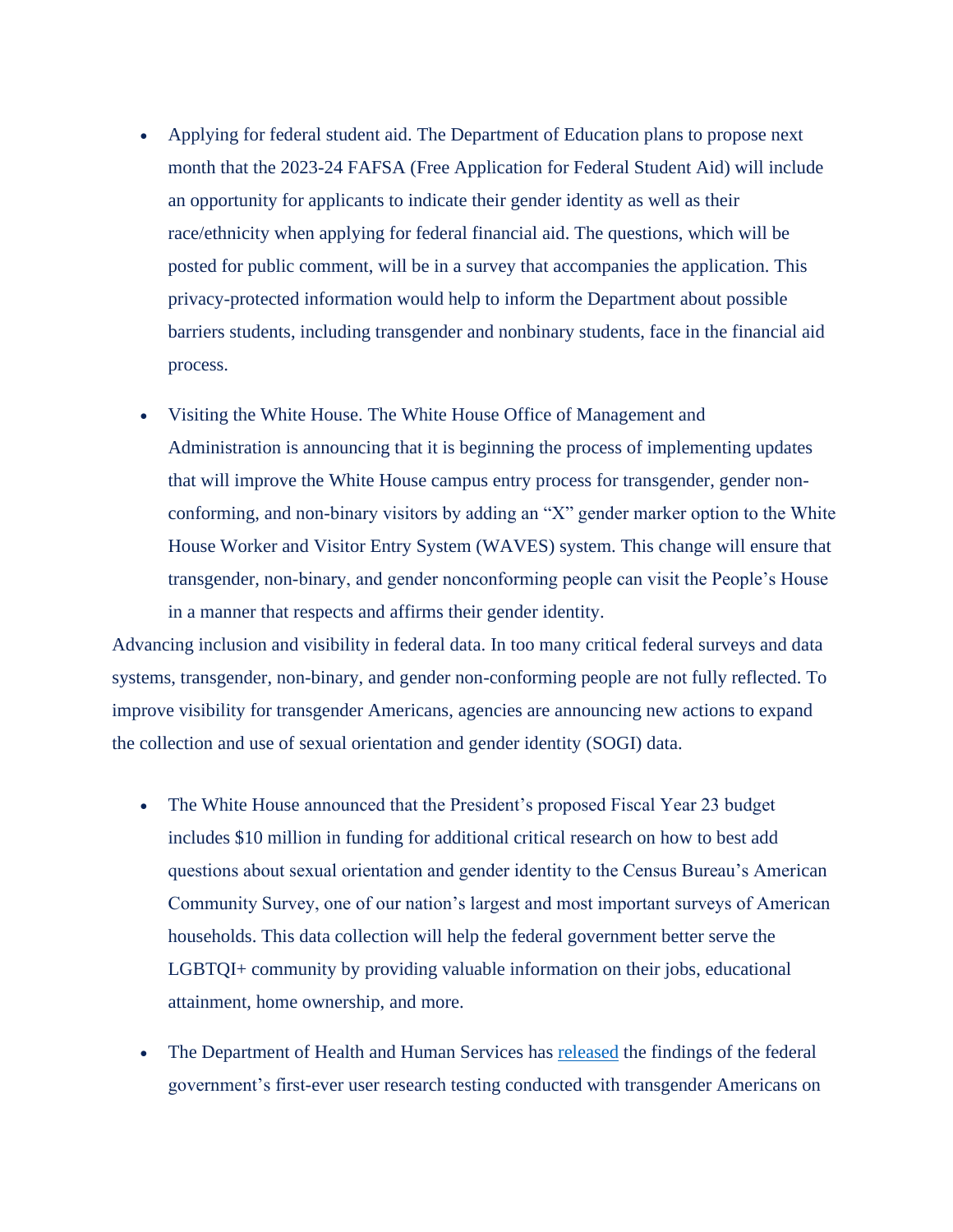how they want to see themselves reflected on Federal IDs. This groundbreaking user research by the Collaborating Center for Question Design and Evaluation Research (CCQDER) at the National Center for Health Statistics (NCHS) directly informed the State Department's adopted definition of the "X" gender marker.

• The Department of Health and Human Services [has released](https://www.nih.gov/about-nih/who-we-are/nih-director/statements/nih-funded-nasem-report-highlights-critical-need-sgm-related-data-collection) a comprehensive new consensus study on Measuring Sex, Gender Identity, and Sexual Orientation. This work, commissioned by the National Institutes of Health and carried out by the National Academies of Sciences, Engineering, and Medicine, will inform additional data collections and future research in how to best serve LGBTQI+ Americans.

These announcements build on the Biden-Harris Administration's historic work to advance equality for transgender Americans since taking office, including:

Combatting legislative attacks on transgender kids at the state level.

- Condemning anti-transgender bills. The President has consistently made clear that legislative attacks against transgender youth are un-American, and are bullying disguised as legislation. In his March, 2022 State of the Union Address, the President said, "The onslaught of state laws targeting transgender Americans and their families is wrong. As I said last year, especially to our younger transgender Americans, I will always have your back as your President, so you can be yourself and reach your God-given potential." The White House has also hosted listening sessions with transgender youth and advocates in states across the country that are impacted by anti-transgender legislative attacks.
- Reaffirming that transgender children have the right to access gender-affirming health care. In March, following state actions that aim to target parents and doctors who provide gender-affirming care to transgender children with child abuse investigations, the Department of Health and Human Services [took multiple actions](https://www.hhs.gov/about/news/2022/03/02/statement-hhs-secretary-xavier-becerra-reaffirming-hhs-support-and-protection-for-lgbtqi-children-and-youth.html) to support transgender children in receiving the care they need and promised to use every tool available to protect LGTBQI+ children and support their families.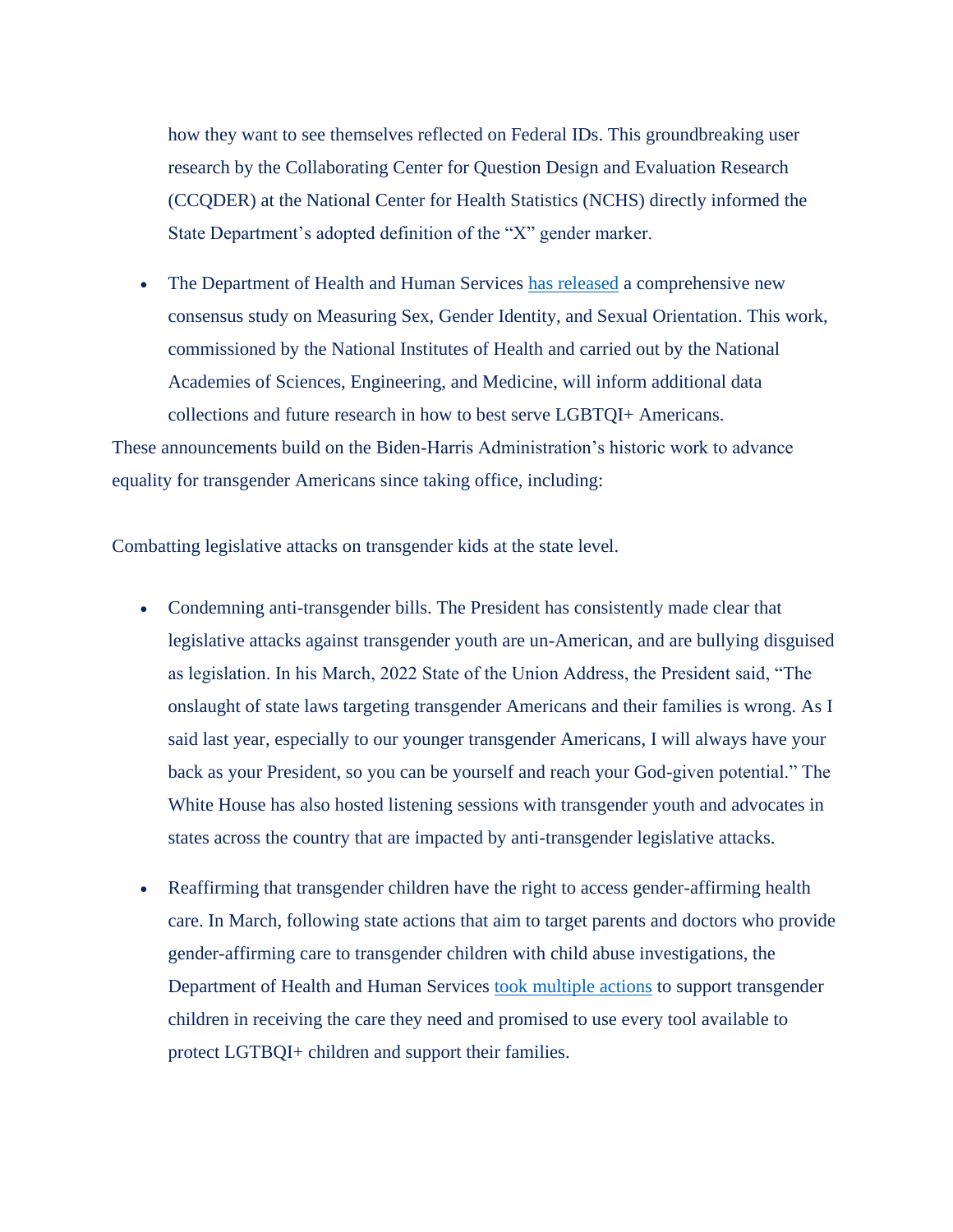• Department of Justice statements of interest and amicus briefs. The Department of Justice's Civil Rights Division has filed Statements of Interest and amicus briefs in several matters to protect the constitutional rights of transgender individuals, including in *Brandt v. Rutledge*, a lawsuit challenging legislation restricting access to genderaffirming care for transgender youth; *B.P.J. v. West Virginia State Board of Education*, a lawsuit challenging legislation restricting participation of transgender students in school sports; *Corbitt v. Taylor*, a lawsuit challenging legislation restricting the ability to change gender markers on state driver's licenses; and *Adams v. School Board of St. John's County*, which involves the right of a transgender boy to use the boys' restroom at his school.

Advancing civil rights protections for transgender Americans

- Fighting for passage of the Equality Act. President Biden [continues to call](https://www.whitehouse.gov/briefing-room/statements-releases/2021/06/25/fact-sheet-the-equality-act-will-provide-long-overdue-civil-rights-protections-for-millions-of-americans/) on the Senate to pass the Equality Act, legislation which will provide long overdue federal civil rights protections to transgender and LGBTQI+ Americans and their families. As the White House has [said,](https://www.whitehouse.gov/briefing-room/statements-releases/2021/06/25/fact-sheet-the-equality-act-will-provide-long-overdue-civil-rights-protections-for-millions-of-americans/) passing the Equality Act is key to addressing the epidemic levels of violence and discrimination that transgender people face. The Administration's [first](https://www.whitehouse.gov/wp-content/uploads/2021/02/SAP_HR-5.pdf)  [Statement of Administration Policy](https://www.whitehouse.gov/wp-content/uploads/2021/02/SAP_HR-5.pdf) was in support of the Equality Act, and the White House has [convened national leaders](https://www.whitehouse.gov/briefing-room/statements-releases/2021/06/21/readout-of-white-house-roundtable-with-lgbtq-advocates-on-the-equality-act-and-achieving-full-equality-for-lgbtq-americans/) to discuss the importance of the legislation.
- Signing one of the most comprehensive Executive Orders on LGBTQI+ rights in history. Within hours of taking office, President Biden signed an [Executive Order](https://www.whitehouse.gov/briefing-room/presidential-actions/2021/01/20/executive-order-preventing-and-combating-discrimination-on-basis-of-gender-identity-or-sexual-orientation/) which established that it is the official policy of the Biden-Harris Administration to prevent and combat discrimination against LGBTQI+ individuals, and to fully enforce civil rights laws to prevent discrimination on the basis of gender identity or sexual orientation. This Executive Order is one of the most consequential policies for LGBTQI+ Americans ever signed by a U.S. President. As a result of that Order, the Departments of [Health and](https://www.hhs.gov/about/news/2021/05/10/hhs-announces-prohibition-sex-discrimination-includes-discrimination-basis-sexual-orientation-gender-identity.html)  [Human Services,](https://www.hhs.gov/about/news/2021/05/10/hhs-announces-prohibition-sex-discrimination-includes-discrimination-basis-sexual-orientation-gender-identity.html) [Housing and Urban Development,](https://www.hud.gov/press/press_releases_media_advisories/hud_no_21_021) [Education,](https://www.ed.gov/news/press-releases/us-department-education-confirms-title-ix-protects-students-discrimination-based-sexual-orientation-and-gender-identity) [Consumer Financial](https://www.consumerfinance.gov/about-us/newsroom/cfpb-clarifies-discrimination-by-lenders-on-basis-of-sexual-orientation-and-gender-identity-is-illegal/)  [Protection Bureau,](https://www.consumerfinance.gov/about-us/newsroom/cfpb-clarifies-discrimination-by-lenders-on-basis-of-sexual-orientation-and-gender-identity-is-illegal/) and [Justice](https://www.justice.gov/crt/page/file/1383026/download) have announced that they are expanding nondiscrimination protections for transgender people in health care, housing, education, credit and lending services, and community safety programs.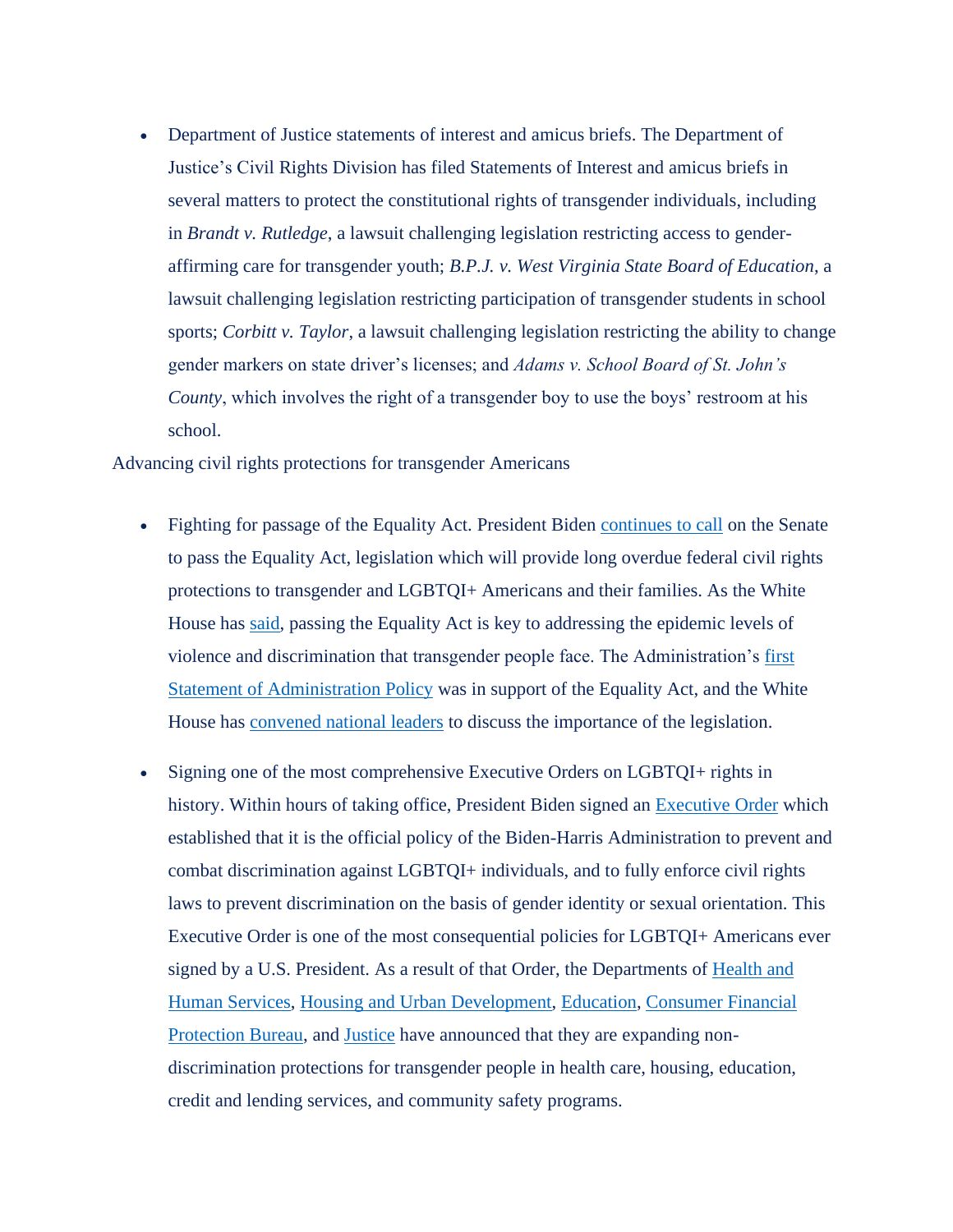Supporting transgender service members and veterans

- Reversing the discriminatory ban on transgender servicemembers. In his first week in office, President Biden [signed](https://www.whitehouse.gov/briefing-room/statements-releases/2021/01/25/fact-sheet-president-biden-signs-executive-order-enabling-all-qualified-americans-to-serve-their-country-in-uniform/) an Executive Order reversing the ban on openly transgender servicemembers serving in the Armed Forces, enabling all qualified Americans to serve their country in uniform. President Biden believes that an inclusive military strengthens our national security As a result of his Executive Order, the Department of Defense issued new [policies](https://www.defense.gov/Newsroom/Releases/Release/Article/2557220/dod-announces-policy-updates-for-transgender-military-service/) which prohibit discrimination against transgender servicemembers, provide a path for transgender servicemembers to access gender-affirming medical care, and require that all transgender servicemembers are treated with dignity and respect.
- Supporting transgender veterans. To ensure that transgender veterans are treated with dignity and respect, the Department of Veterans Affairs (VA) launched an [agency-wide](https://blogs.va.gov/VAntage/85152/secretary-orders-review-vas-transgender-policies/)  [review](https://blogs.va.gov/VAntage/85152/secretary-orders-review-vas-transgender-policies/) of its policies and practices to ensure that transgender veterans and employees do not face discrimination on the basis of gender identity or expression. In June, VA also announced that it is beginning the regulatory process to remove restrictions that prevent transgender veterans from accessing the gender-affirming care they need and deserve. Responding to the crisis of anti-transgender violence and advancing safety
	- Establishing a White House-led interagency working group on anti-transgender violence. To address the crisis of anti-transgender stigma and violence, during Pride Month in 2021 the White House established the first Interagency Working Group on Safety, Opportunity, and Inclusion for Transgender and Gender Diverse Individuals. The Working Group is co-led by the White House Domestic Policy Council and Gender Policy Council. To inform the priorities of the Working Group, throughout the fall of 2021 the White House convened 15 historic listening sessions with transgender and gender diverse people, advocates, and civil rights leaders from across the country and around the world, including a [White House roundtable with transgender women of color.](https://www.whitehouse.gov/briefing-room/statements-releases/2021/07/23/readout-of-white-house-roundtable-with-transgender-women-of-color-advocates/)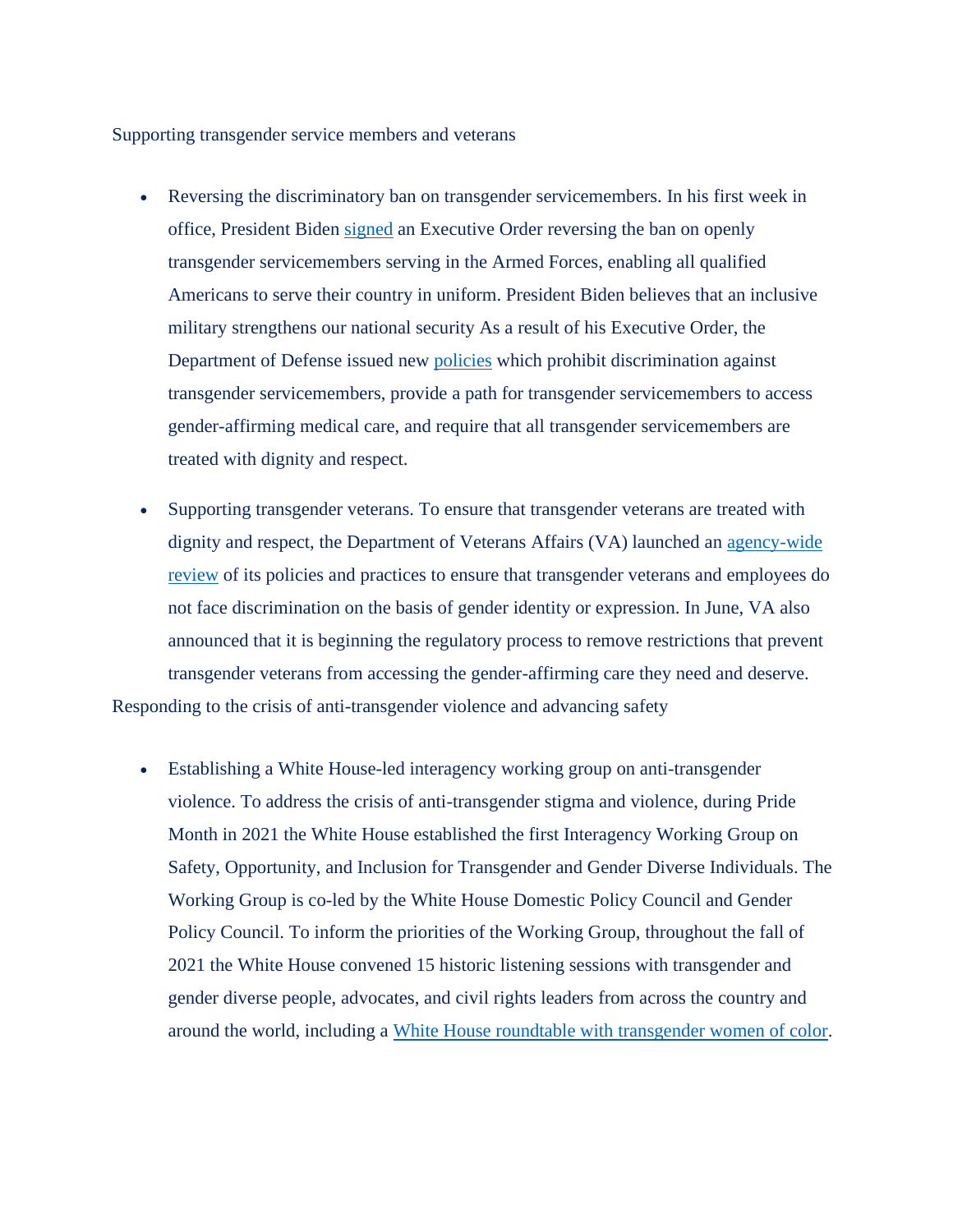- Releasing a White House report uplifting the voices of transgender people on genderbased violence and discrimination. On Transgender Day of Remembrance, the White House released a [report](https://www.whitehouse.gov/wp-content/uploads/2021/11/Report_Memorializing-Transgender-Day-of-Remembrance_FINAL-002.pdf) sharing the perspectives from White House listening sessions, uplifting the voices and advocacy of transgender people throughout the country, and highlighting over 45 key, early actions the Biden-Harris Administration is taking to address the root causes of anti-transgender violence, discrimination, and denial of economic opportunity.
- Department of Justice civil rights enforcement actions. On September 14, 2021, the Department of Justice announced that it was launching a statewide civil investigation into Georgia's prisons, which includes a focus on sexual abuse of transgender prisoners by other prisoners and staff. The Department of Justice's Civil Rights Division and U.S. Attorney's Office for the District of Puerto Rico also obtained a federal indictment charging three men with hate crimes for assaulting a transgender woman because of her gender identity.
- Ensuring non-discrimination protections in community safety programs. The Department of Justice issued a Memorandum from the Assistant Attorney General for Civil Rights regarding the application of *Bostock v. Clayton County* to the nondiscrimination provisions of the Safe Streets Act, the Juvenile Justice and Delinquency Prevention Act, the Victims of Crime Act, and the Violence Against Women Act to strengthen nondiscrimination protections for transgender and LGBTQI+ individuals in key community safety programs.
- Strengthening protections for transgender individuals who are incarcerated. In January 2022 the Bureau of Prisons revised its [manual on serving transgender offenders,](https://www.bop.gov/policy/progstat/5200-08-cn-1.pdf) improving access to gender-affirming care and access to facility placements that align with an inmate's gender identity.
- Honoring those lost to violence. The White House and the Second Gentleman of the United States [hosted a first of its kind vigil](https://www.whitehouse.gov/briefing-room/statements-releases/2021/11/20/biden-harris-administration-memorializes-transgender-day-of-remembrance/) in the Diplomatic Room of the White House to honor the lives of transgender and gender diverse people killed in 2021, and the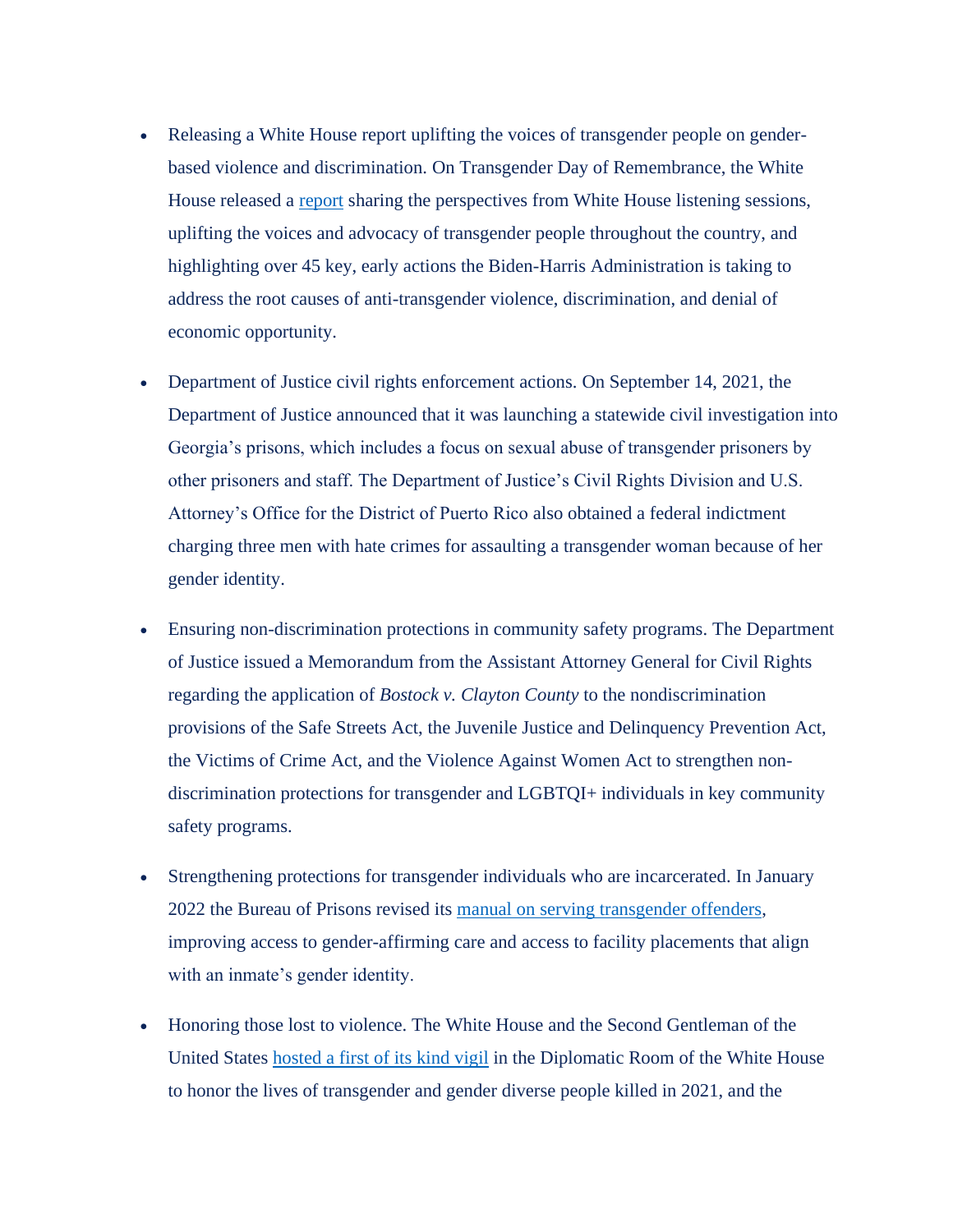countless transgender and gender diverse people who face brutal violence, harassment, and discrimination in the United States and around the world. The President also [released](https://www.whitehouse.gov/briefing-room/statements-releases/2021/11/20/statement-by-president-biden-on-transgender-day-of-remembrance/)  [a statement](https://www.whitehouse.gov/briefing-room/statements-releases/2021/11/20/statement-by-president-biden-on-transgender-day-of-remembrance/) honoring the transgender people who lost their lives to violence.

• Advancing safety and justice for transgender and Two-Spirit Indigenous people. LGBTQI+ Native Americans and people who identify as transgender or "Two-Spirit" are often the targets of violent crimes. On November 15, 2021, President Biden signed an [Executive Order](https://www.whitehouse.gov/briefing-room/presidential-actions/2021/11/15/executive-order-on-improving-public-safety-and-criminal-justice-for-native-americans-and-addressing-the-crisis-of-missing-or-murdered-indigenous-people/) on Improving Public Safety and Criminal Justice for Native Americans and Addressing the Crisis of Missing or Murdered Indigenous People. The Executive Order directs federal agencies to work hand in hand with Tribal Nations and Tribal partners to build safe and healthy Tribal communities to address the crisis of Missing and Murdered Indigenous People, including LGBTQI+ and "Two-Spirit" Native Americans.

Advancing health equity and expanding access to gender-affirming health care to support transgender patients

- Protecting transgender patients from health care discrimination. The Department of Health and Human Services (HHS) announced that it would interpret and enforce section 1557 of the Affordable Care Act's prohibition on discrimination on the basis of sex in certain health programs to prohibit discrimination on the basis of gender identity and sexual orientation.
- Advancing gender-affirming care as an essential health benefit. In 2021, the Centers for Medicare and Medicaid Services (CMS) [approved the first ever application](https://www.hhs.gov/about/news/2021/10/12/biden-harris-administration-greenlights-coverage-of-lgbtqplus-care-as-an-essential-health-benefit-in-colorado.html) from a state to add additional gender-affirming care benefits to a state's essential health benefit benchmark plan.
- Advancing health equity research on gender-affirming care. The National Institutes of Health (NIH) announced that it will increase funding for research on gender-affirming procedures to further develop the evidence base for improved standards of care. Research priorities include a more thorough investigation and characterization of the short- and long-term outcomes on physical and mental health associated with gender-affirming care.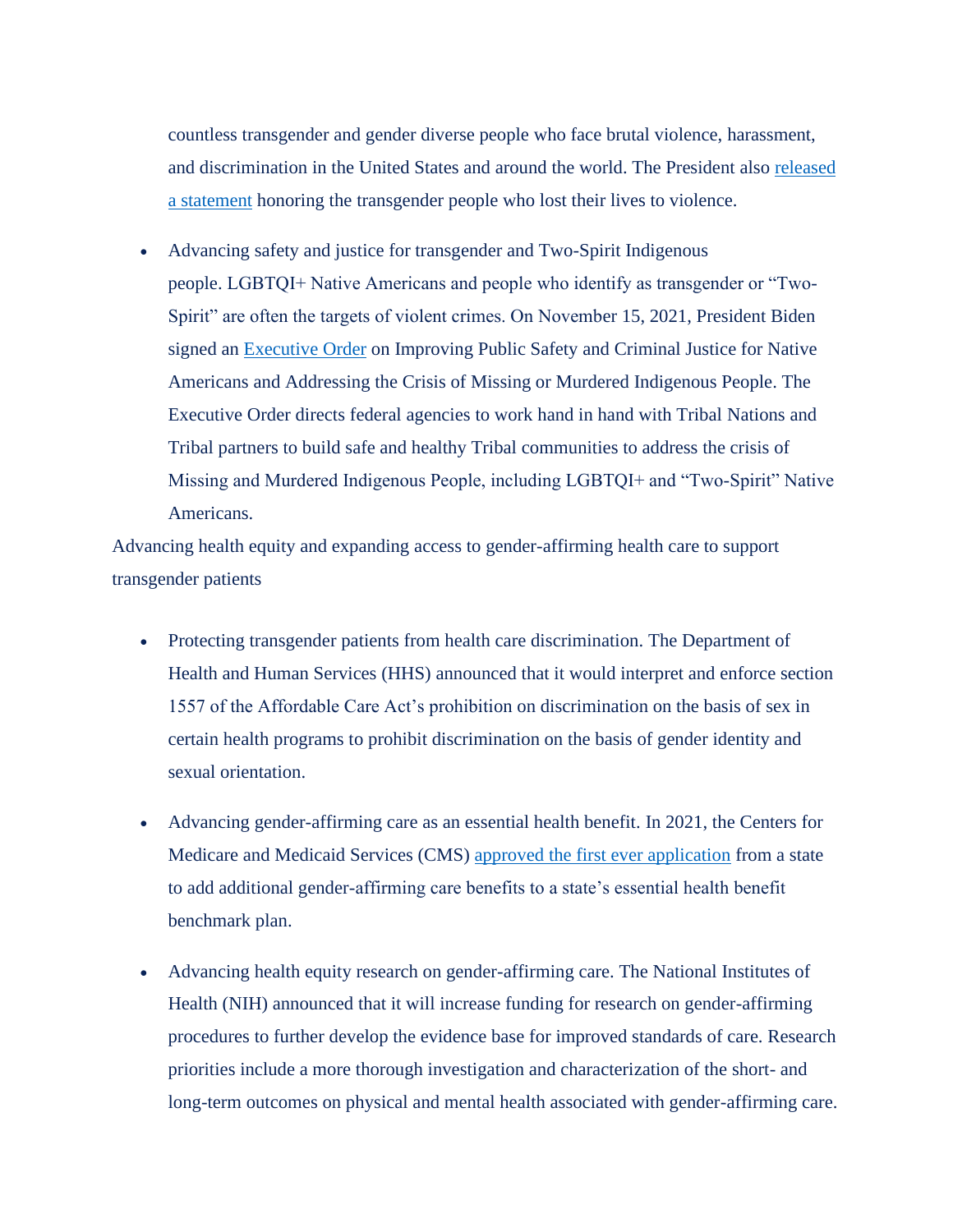- Ending the HIV crisis among transgender and gender diverse communities. In December, 2021, in recognition of World AIDS Day, the White House Office of National AIDS Policy released a revised [National HIV/AIDS Strategy](https://www.whitehouse.gov/wp-content/uploads/2021/11/National-HIV-AIDS-Strategy.pdf) which now identifies transgender and gender diverse communities as a priority population in the federal government's strategy to end the HIV epidemic.
- Advancing access to gender-affirming care through Ryan White HIV/AIDS Program. The Health Resources and Services Administration announced that it has [released a letter](https://www.whitehouse.gov/u7061146.ct.sendgrid.net/ls/click%3fupn=4tNED-2FM8iDZJQyQ53jATUffNQhtYvOpiuSRaC-2F4LSy-2Bj1SuPUAXHoNdNn9q9oFOQS9Nhz1qjZJNZp-2Ff2RK0FXodwnX88jc39FC5-2Fc00WWlsnil9dn1MUdFYWQJiSGClpd7L0xVfVp-2BKxkM3v44Ab7g-3D-3DV4xf_Xf3x-2BcxLrh1CYXAqA-2F7-2BWm21M7h4ZLED4PAP1PaElDgY0mFch3xXnAO0P1-2BCmes80gceN9KPIPmmVTe-2FZvofsrS-2B6orEDnpwW3460K-2B2YXenyFRimr79v3Ldrh68m1dzXBKNduInnCZHAqU-2FkPiPrRLzXijR5wAo4xxaoYPMnGVEmH-2F1EoJpkVWHi4fT0-2BrtP5b0YN8obnfs7IrXE24Z4oXNTSTlz9JCP38U1es-2BRAVss7Y7ISWRYbFpJ78050IWtyWV-2FRMB9IwNzX4mQJ72GHaGbiz2s3o7VHxkNha0ZLiT3UNBkooP6XBfSWK9ZvRObgf2WnxRQzqOj4LdgsNEEfkken-2FmPkv-2BilC-2FTbGT6ks-3D%3c) encouraging Ryan White HIV/AIDS Program service providers to provide access to gender affirming care and treatment services to transgender and gender diverse individuals with HIV. The letter reaffirms the importance of providing culturallyaffirming health care and social services as a key component to improving the lives of transgender people with HIV.
- Ensuring transgender patients can access birth control. In 2021 HHS issued a final rule to strengthen the Title X family planning program, fulfilling the Biden-Harris Administration's commitment to restore access to equitable, affordable, client-centered, quality family planning services. The rule requires family planning projects to provide inclusive care to LGBTQI+ persons. Additionally, the rule prohibits discrimination against any client based on sex, sexual orientation, gender identity, sex characteristics, or marital status.

Supporting transgender students and their families

• Ensuring educational environments are free from sex discrimination and protecting LGBTQI+ students from sexual harassment. President Biden signed an [Executive](https://www.whitehouse.gov/briefing-room/presidential-actions/2021/03/08/executive-order-on-guaranteeing-an-educational-environment-free-from-discrimination-on-the-basis-of-sex-including-sexual-orientation-or-gender-identity/)  [Order](https://www.whitehouse.gov/briefing-room/presidential-actions/2021/03/08/executive-order-on-guaranteeing-an-educational-environment-free-from-discrimination-on-the-basis-of-sex-including-sexual-orientation-or-gender-identity/) recommitting the Federal Government to guarantee educational environments free from sex discrimination, including discrimination on the basis of sexual orientation or gender identity. The Executive Order charged the Department of Education with reviewing the significant rates at which students who identify as LGBTQ+ are subject to sexual harassment, including sexual violence. The Department of Education has announced that it intends to propose amendments to its Title IX regulations this year.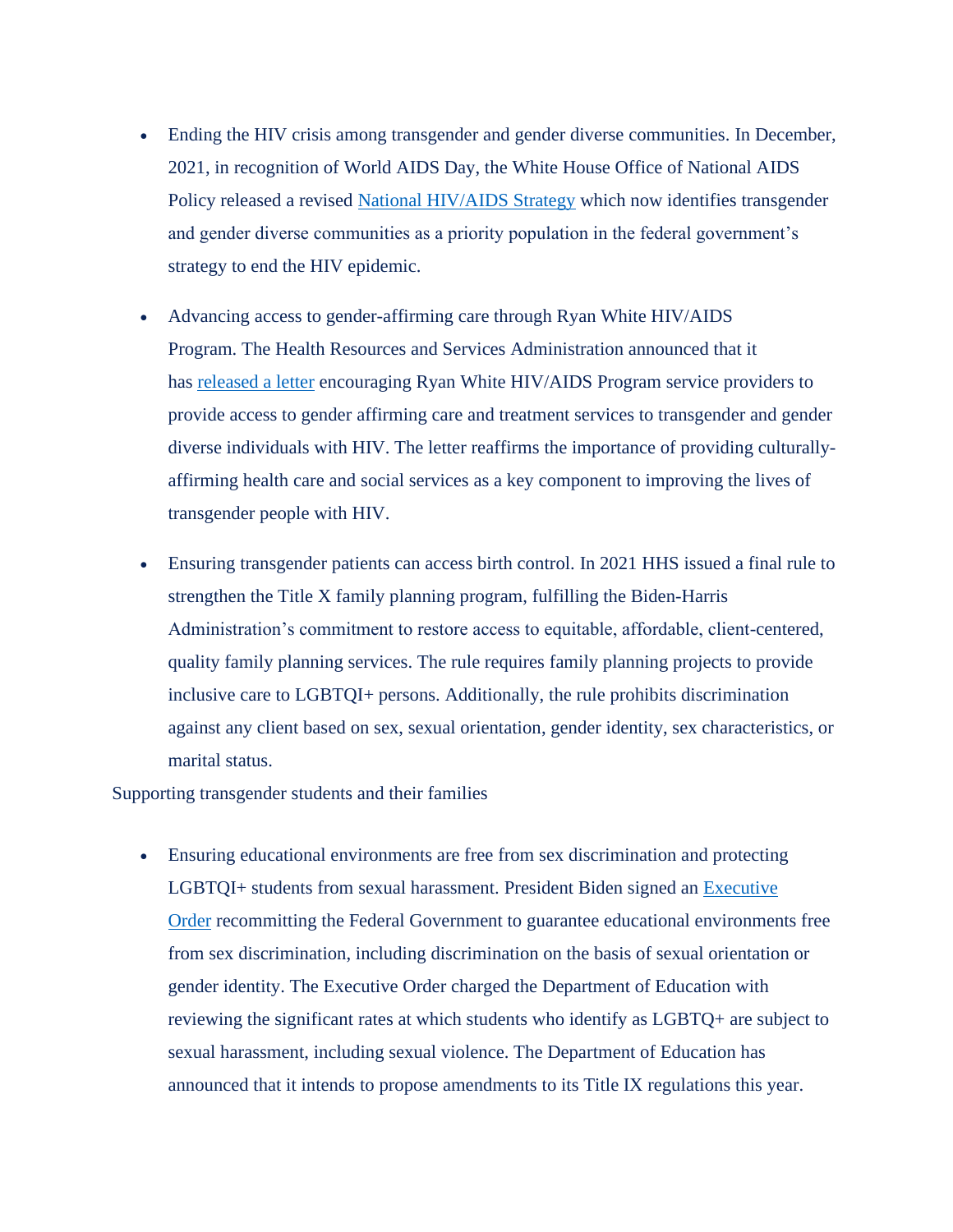- Protecting the rights of transgender and gender diverse students. The Department of Education has affirmed that federal civil rights laws protect all students, including transgender and other LGBTQI+ students, from discrimination. The Department published a [notice](https://www.govinfo.gov/content/pkg/FR-2021-06-22/pdf/2021-13058.pdf) in the Federal Register announcing that it interprets Title IX's statutory prohibition on sex discrimination as encompassing discrimination based on sexual orientation and gender identity.
- Department of Justice memorandum on Title IX. The Department of Justice issued a [memorandum](https://www.whitehouse.gov/%3ewww.justice.gov/crt/page/file/1383026/download%3c%3c) regarding the application of *Bostock* to Title IX.
- Speaking directly to transgender students. The Department of Justice, Department of Education, and Department of Health and Human Services issued a joint back to school [message](https://www.whitehouse.gov/www.justice.gov/opa/video/back-school-message-transgender-students-us-department-justice-us-department-education-and%3c) for transgender youth.
- Outreach and education to transgender and gender diverse students and their families. The Department of Education has published [fact sheets and other](http://www.ed.gov/ocr/lgbt.html)  [resources](http://www.ed.gov/ocr/lgbt.html) showing the federal government's support for transgender students, highlighting the ways schools can support students, reminding schools of their duty to investigate and address harassment based on sexual orientation or gender identity, and informing students how they can assert their rights and file complaints.
- Advancing research to address the harms of so-called conversion therapy. The Substance Abuse and Mental Health Services Administration (SAMHSA) announced that it will update its 2015 publication *Ending Conversion Therapy: Supporting and Affirming LGBTQ Youth* to reflect the latest research and state of the field.

Promoting fair housing and ending homelessness for transgender Americans

• Advancing fair housing protections on the basis of gender identity. In February 2021 the Department of Housing and Urban Development (HUD) announced that it would administer and enforce the Fair Housing Act to prohibit discrimination on the basis of gender identity and sexual orientation.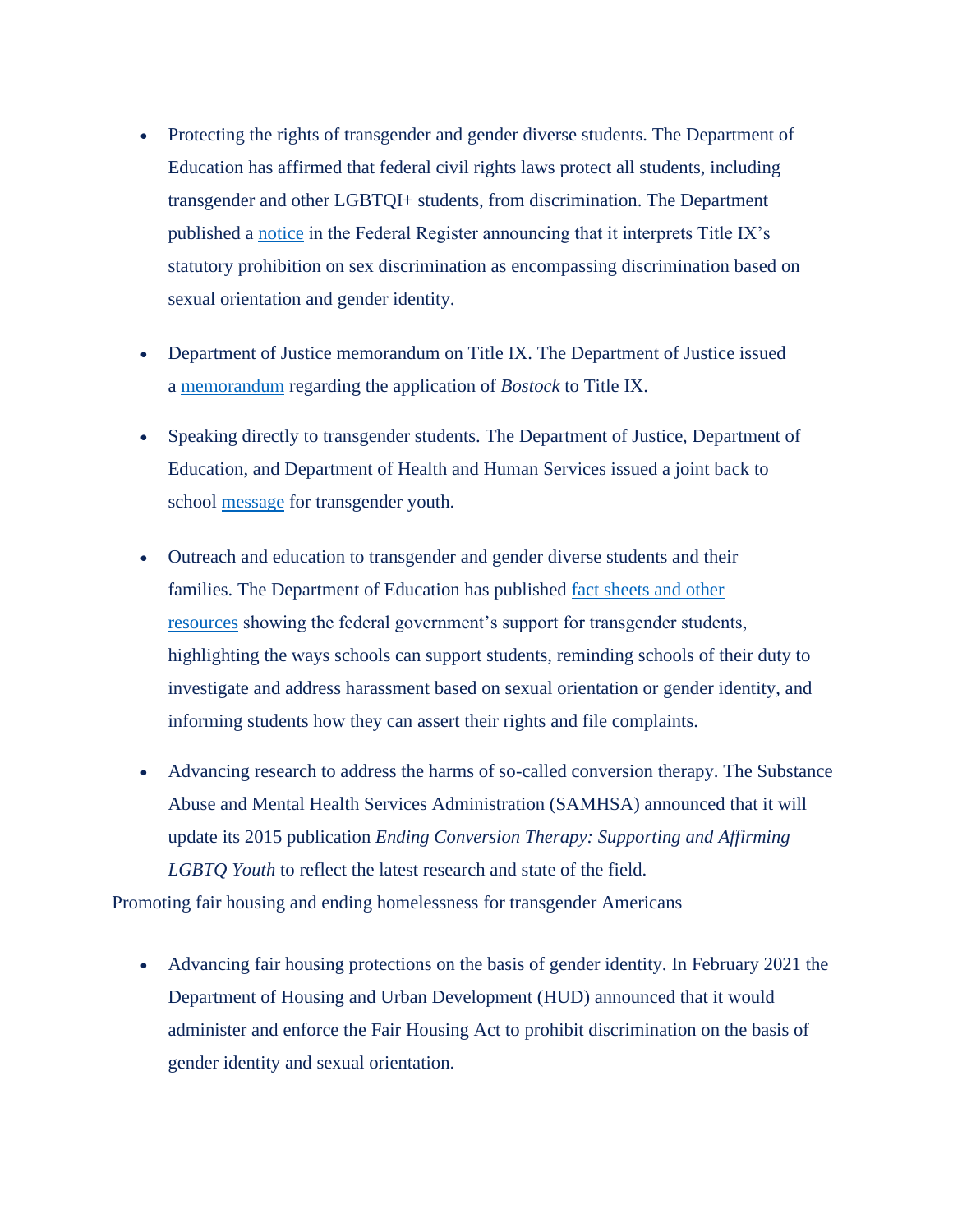• Ensuring safety and access to services for transgender people experiencing homelessness. In April, HUD withdrew the previous administration's proposed "Shelter Rule," which would have allowed for federally funded discrimination against transgender people who seek shelter housing. By withdrawing the previous administration's proposed rule, the agency has restored protections for transgender people to access shelter in line with their gender identity. HUD has also released new tools for recipients to ensure compliance with these requirements in shelters and other facility settings.

Advancing economic opportunity and protections for transgender workers

- Ensuring nondiscrimination protections for transgender and gender diverse workers. In November 2021, the Department of Labor's Office of Federal Contract Compliance Programs proposed to rescind the agency's 2020 rule "Implementing Legal Requirements Regarding the Equal Opportunity Clause's Religious Exemption," an important step toward protecting workers from discrimination while safeguarding principles of religious freedom.
- Ensuring equal access to the workforce development system. The Department of Labor is enforcing discrimination prohibitions in workforce development programs funded by the Workforce Innovation and Opportunity Act, protecting workers from discrimination based on their gender identity or transgender status.

Advancing gender equity and transgender equality at home and around the world

• Advancing transgender equality in U.S. foreign policy and foreign assistance. In line with the [Presidential Memorandum on Advancing the Human Rights of LGBTQI+ Persons](https://www.whitehouse.gov/briefing-room/presidential-actions/2021/02/04/memorandum-advancing-the-human-rights-of-lesbian-gay-bisexual-transgender-queer-and-intersex-persons-around-the-world/)  [Around the World,](https://www.whitehouse.gov/briefing-room/presidential-actions/2021/02/04/memorandum-advancing-the-human-rights-of-lesbian-gay-bisexual-transgender-queer-and-intersex-persons-around-the-world/) the United States is making significant investments to uphold dignity, equality and respect for transgender persons globally. For example, USAID supports the [Global Barometer for Transgender Rights](https://www.whitehouse.gov/www.fandmglobalbarometers.org/%3c) and the [LGBT Global Acceptance](https://www.whitehouse.gov/williamsinstitute.law.ucla.edu/projects/gai/%3c)  [Index](https://www.whitehouse.gov/williamsinstitute.law.ucla.edu/projects/gai/%3c) which track progress and setbacks to protecting transgender lives around the world. The Department of Health and Human Services through the [United States](https://www.state.gov/pepfar/)  [President's Emergency Plan for AIDS Relief](https://www.state.gov/pepfar/) supports inclusive health care services for transgender individuals, enabling health clinics to provide care to the transgender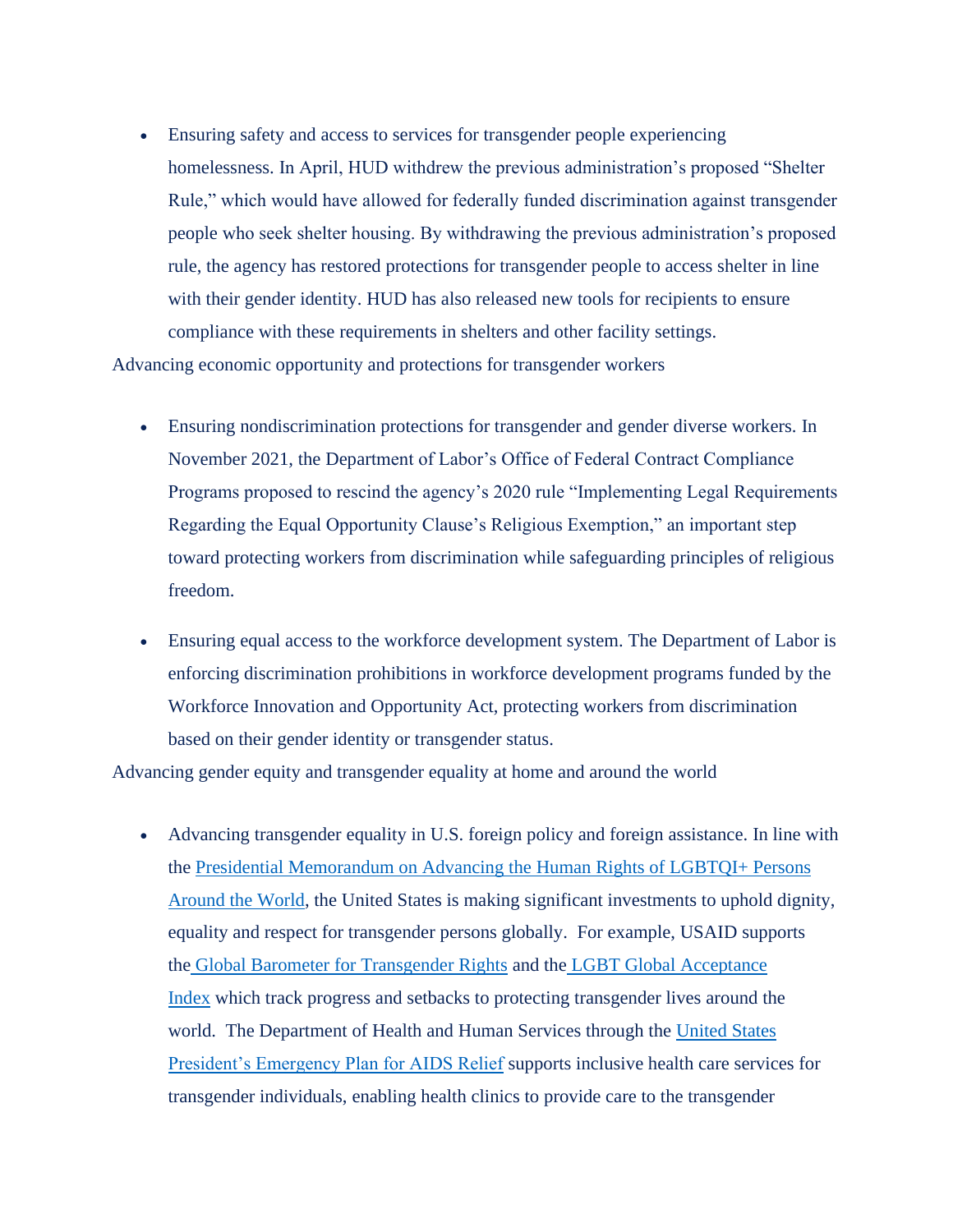community. And through the Department of State's [Global Equality Fund,](https://www.state.gov/global-equality-fund/) local transgender rights organizations receive support to document human rights violations and provide critical legal assistance to community members.

• Establishing the White House Gender Policy Council to Advance Gender Equity and Equality. President Biden signed an [Executive Order](https://www.whitehouse.gov/briefing-room/presidential-actions/2021/03/08/executive-order-on-establishment-of-the-white-house-gender-policy-council/) establishing the White House Gender Policy Council to advance gender equity and equality across the whole of the government, including by addressing barriers faced by LGBTQ+ people, in particular transgender women and girls, across our country.

Supporting transgender leaders and public servants

- Making the Federal government a model employer for transgender public servants. President Biden signed an [Executive Order](https://www.whitehouse.gov/briefing-room/presidential-actions/2021/06/25/executive-order-on-diversity-equity-inclusion-and-accessibility-in-the-federal-workforce/) which takes historic new steps to ensure the Federal government is a model employer for all employees – including transgender, gender non-conforming, and non-binary employees. The Executive Order charges agencies with building inclusive cultures for transgender employees by: expanding the availability of gender-neutral facilities in Federal buildings; ensuring that employee services support transgender employees who wish to legally, medically or socially transition; advancing the use of non-binary gender markers and pronouns in Federal employment processes; and expanding access to gender-affirming care and inclusive health benefits.
- Appointing historic transgender leaders. The Biden-Harris Administration includes barrier-breaking LGBTQI+ leaders, including Assistant Secretary for Health Dr. Rachel Levine, who is the first openly transgender person ever confirmed by the U.S. Senate. In October, she was also [named a four-star admiral](https://www.hhs.gov/about/news/2021/10/19/statements-officials-us-department-health-and-human-services-commemorating-first-openly-transgender-four-star-officer-first-female-four-star-admiral.html) in the U.S. Public Health Service Commissioned Corps, becoming the first openly transgender person to hold that rank in any of the country's uniformed services. Over 14 percent of Biden-Harris Administration appointees identify as LGBTQI+.

Advancing visibility for transgender Americans